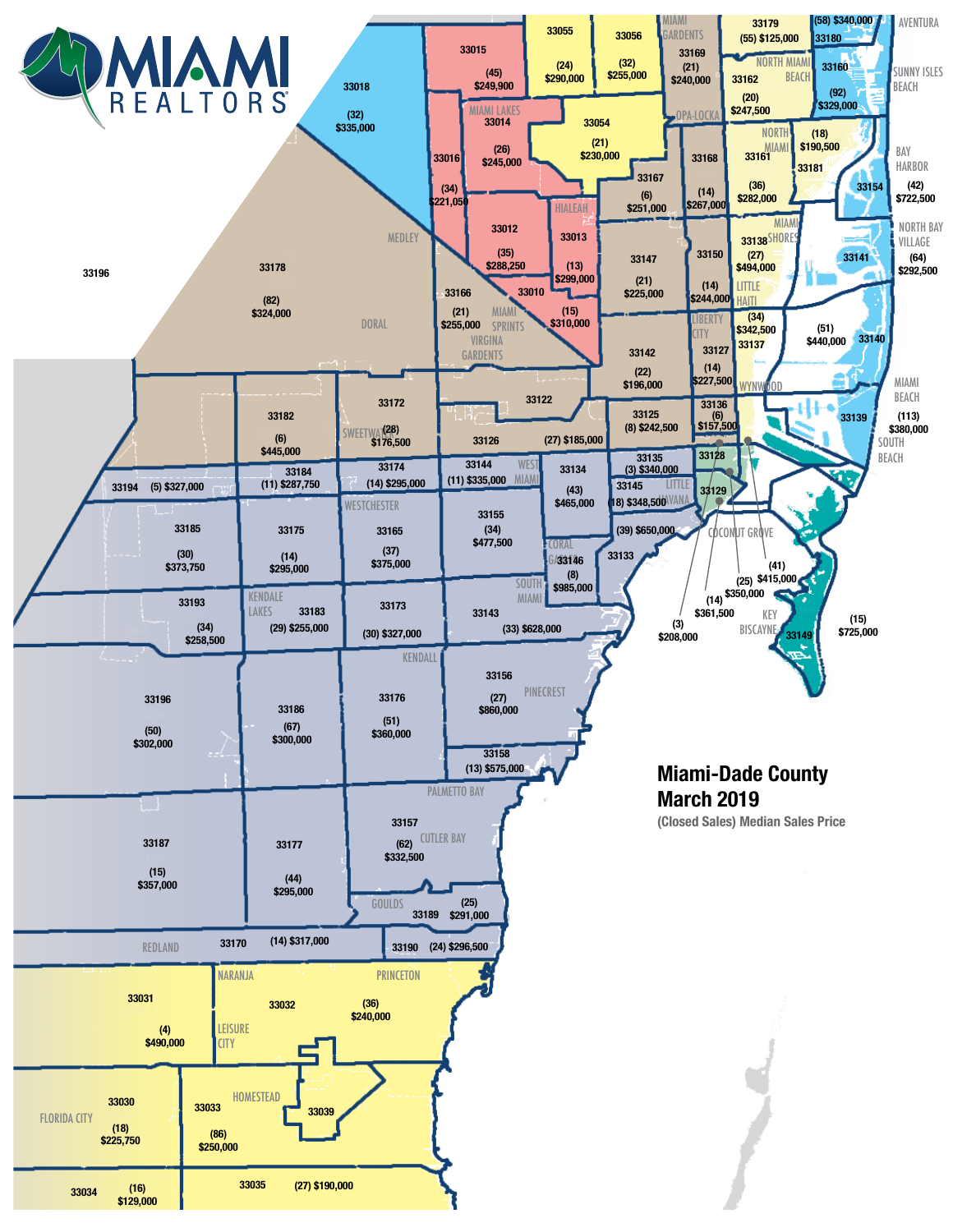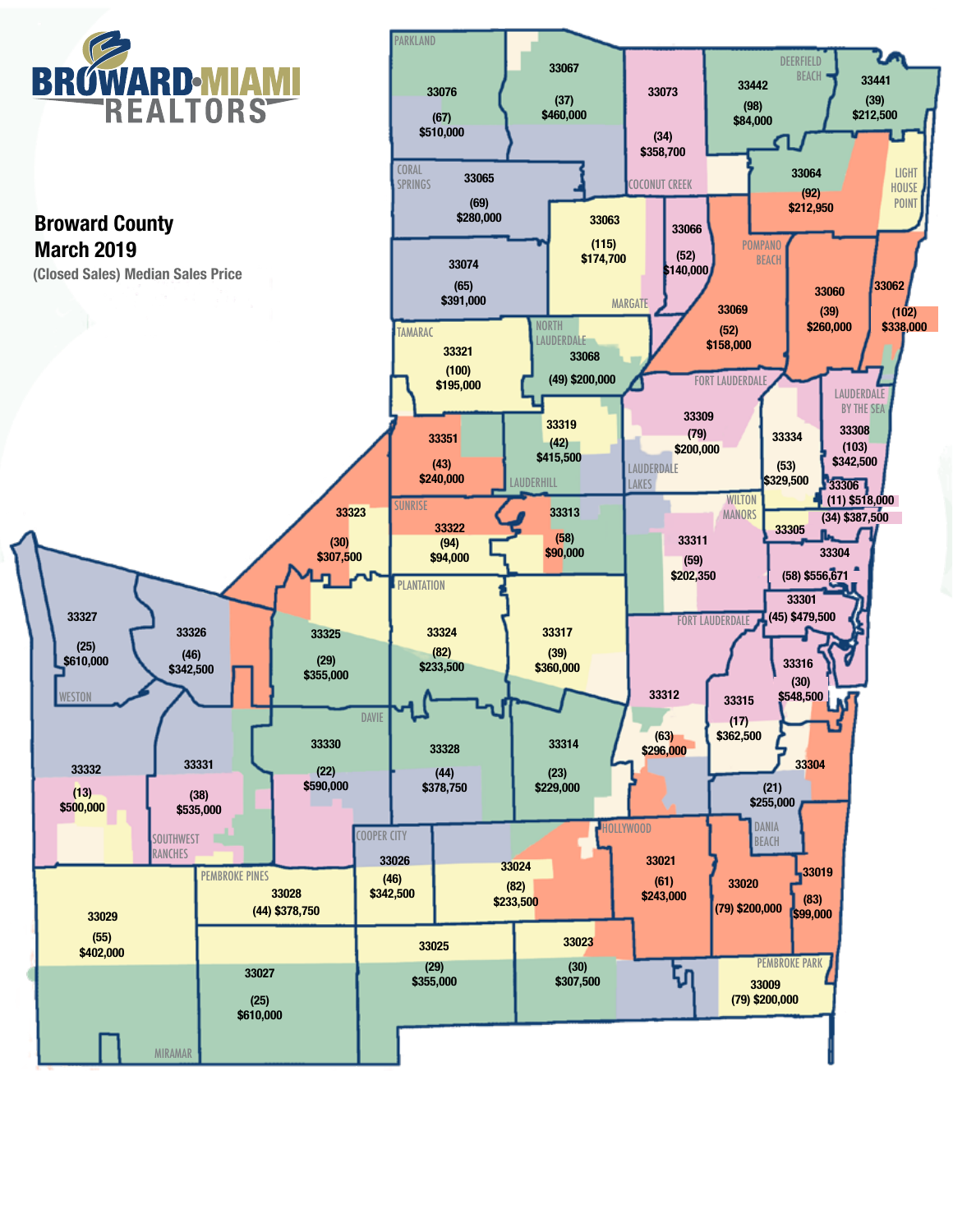

**(Closed Sales) Median Sales Price Palm Beach County March 2019**